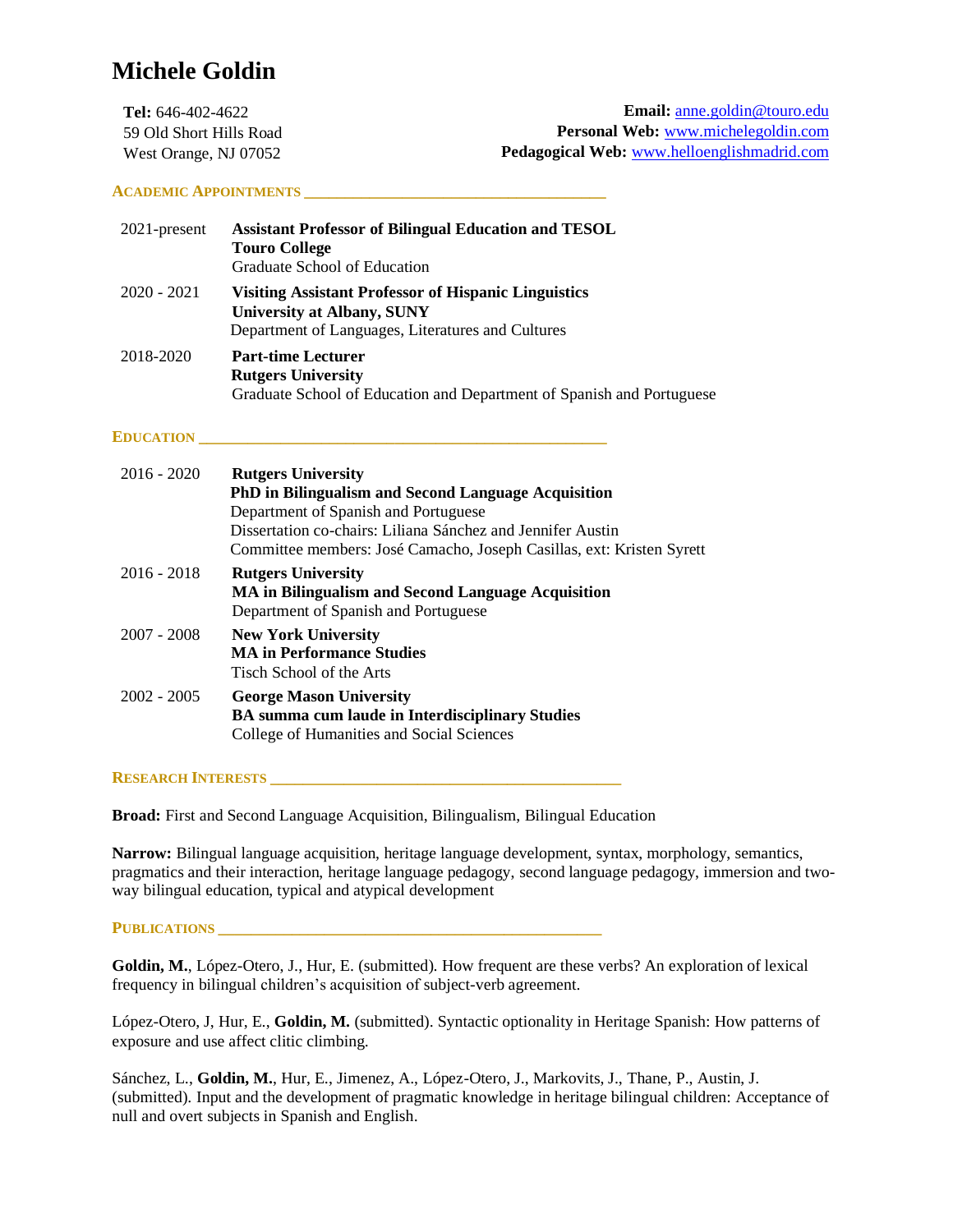Goldin, M. (2021). Language activation in dual language schools: the development of subject-verb agreement in the English and Spanish of heritage speaker children. *International Journal of Bilingual Education and Bilingualism,* 1-22.

**Goldin, M.**, Syrett, K., Sánchez, L. (2021). Perspective-taking with deictic motion verbs in Spanish: What we learn about semantics and the lexicon from heritage child speakers and adults. *Frontiers in Psychology, 12.*

**Goldin, M.** (2020). Acquisition of null subjects in heritage and L2 children. In Colomina-Almiñana, J. & S. Sessarego (Eds.). *Patterns in Spanish: Structure, Context and Development*. Amsterdam/Philadelphia: John Benjamins.

**Goldin, M.** (2020). An exploratory study of the effect of Spanish immersion education on the acquisition of null subjects in child heritage speakers. *Languages*, *5*, 18, 1-24.

Marull, C. & **Goldin, M.** (2018). The relationship between sensitivity to morphosyntactic violations and morphosyntactic anticipation in L2 comprehension. *Proceedings of the 42nd annual Boston University Conference on Language Development.* Somerville, MA: Cascadilla Press.

**Goldin, M.** (2005). Dance anthropology: Spain in the flamenco trilogy of Carlos Saura and Antonio Gades. *Hispanic Culture Review,* 11, 83-100.

#### **WORKS IN PROGRESS**

López-Otero, J. and **Goldin, M.** (in preparation). The role of age of acquisition in L2 Spanish imperatives: Insights from children and adults.

Goldin, M. (in preparation). How old is too old? The effect of age of acquisition on verb morphology in young child L2 learners.

Thane, P., Jimenez, A., López, J., Hur, E., **Goldin, M.**, Austin, J. (in preparation). Assessing the need for bilingual assessments.

**Goldin, M.** (in preparation). Parents' language attitudes in a dual language school.

**Goldin, M.** (data collected). Heritage language development in early childhood: A longitudinal study.

Goldin, M. (data collected). The emergence of passives in bilingual children.

#### **FUNDING \_\_\_\_\_\_\_\_\_\_\_\_\_\_\_\_\_\_\_\_\_\_\_\_\_\_\_\_\_\_\_\_\_\_\_\_\_\_\_\_\_\_\_\_\_\_\_\_\_\_\_\_**

#### **EXTERNAL FUNDING**

| 2020 | <b>ACLS Emerging Voices Fellowship Finalist Research Award</b><br>America Council of Learned Societies (ACLS) | $(\$500)$  |
|------|---------------------------------------------------------------------------------------------------------------|------------|
| 2019 | P.E.O. Scholar Award<br>International Chapter of the P.E.O.                                                   | (\$15,000) |
|      | <b>LSRL Graduate Student Award</b><br>Linguistic Symposium on Romance Languages                               | $(\$90)$   |
| 2018 | <b>BUCLD Diversity Enhancement Award</b><br>Boston University Conference on Language Development              | $(\$600)$  |
| 2017 | <b>Graduate Merit Award</b><br>Executive Women of New Jersey (EWNJ)                                           | $(\$5000)$ |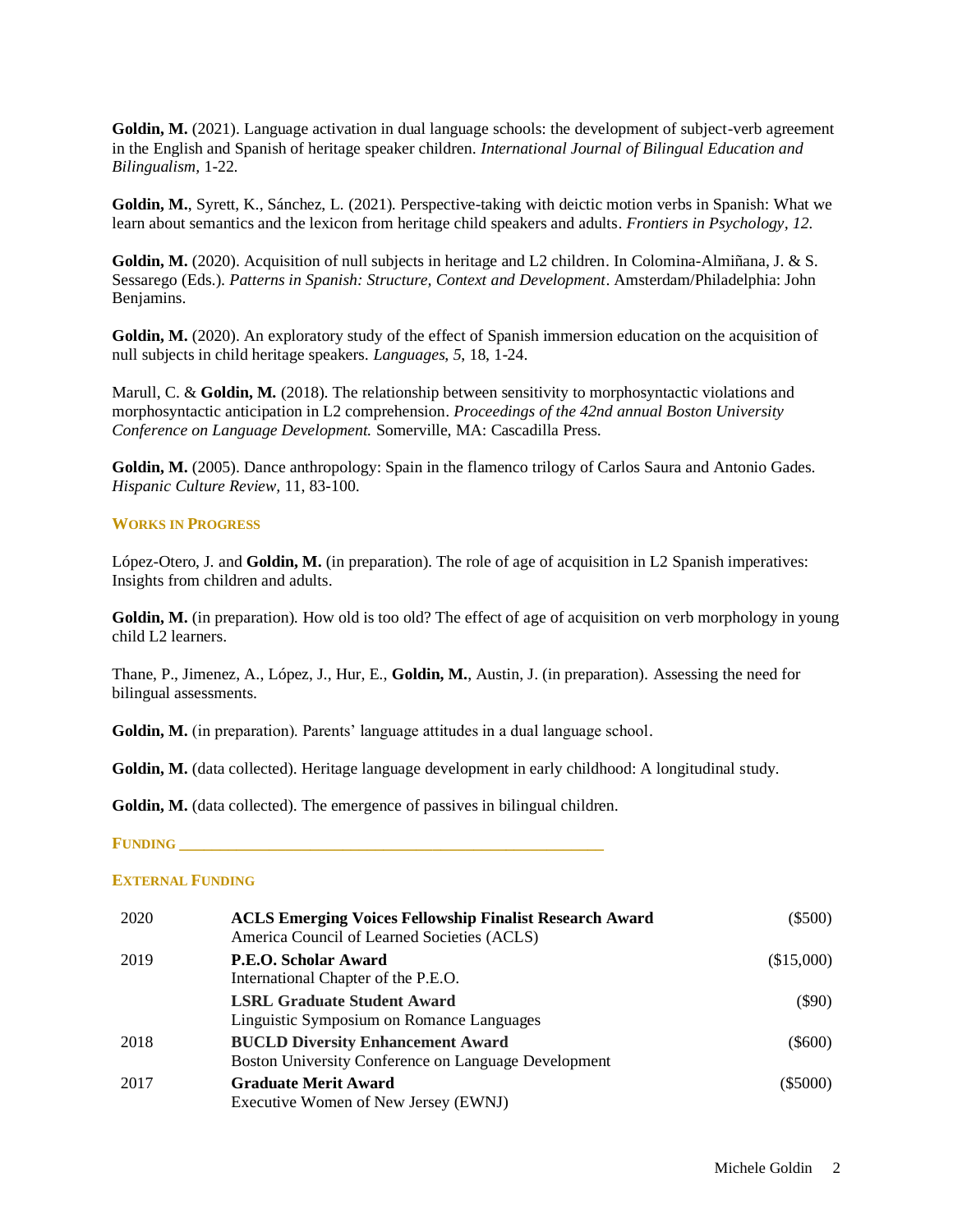|           | <b>BUCLD Paula Menyuk Travel Award</b>                                                                  | $(\$300)$    |
|-----------|---------------------------------------------------------------------------------------------------------|--------------|
|           | Boston University Conference on Language Development                                                    |              |
| 2016-2018 | <b>Graduate Assistance in Areas of National Need (GAANN) Fellowship</b><br>U.S. Department of Education | $(\$85,000)$ |
| 2002      | <b>Senior Scholarship</b><br>The National Spanish Exam                                                  | $(\$1000)$   |

## **INTERNAL FUNDING**

| 2020      | Diversity Innovation Grant - Co-PI<br>Division of Diversity, Inclusion & Community Engagement, Rutgers University                                                                                                            | $(\$2,500)$  |
|-----------|------------------------------------------------------------------------------------------------------------------------------------------------------------------------------------------------------------------------------|--------------|
| 2020      | <b>Research Materials Grant</b><br>Department of Spanish and Portuguese, Rutgers University                                                                                                                                  | $(\$670)$    |
| 2019-2020 | <b>Graduate School of Education Fellowship</b><br>GSE, Rutgers University                                                                                                                                                    | $(\$33,000)$ |
| 2019      | <b>Latino Studies Research Initiative Fellowship</b><br>"The acquisition of verb morphology in bilingual children: the role of age and<br>context of acquisition."<br>Latino Studies Research Initiative, Rutgers University | $(\$750)$    |
|           | <b>Mellon Summer Study Grant</b><br>School of Arts and Sciences, Rutgers University                                                                                                                                          | $(\$4000)$   |
|           | <b>Research Support Grant</b><br>"Asymmetry in the acquisition of subject-verb agreement: the case of heritage<br>simultaneous bilinguals in early childhood"<br>Department of Spanish and Portuguese, Rutgers University    | $(\$500)$    |
|           | Conference travel award<br>Department of Spanish and Portuguese, Rutgers University                                                                                                                                          | (\$1280)     |
| 2018      | Conference travel award<br>Department of Spanish and Portuguese, Rutgers University                                                                                                                                          | (\$1195)     |
|           | Latino Studies Research Initiative Fellowship - Co-PI<br>"Bilingual development in Spanish Heritage bilingual children"<br>Latino Studies Research Initiative, Rutgers University                                            | (\$1200)     |
| 2017      | <b>Research Materials Grant</b><br>"An exploratory study on the effect of immersion schooling on bilingual child<br>language development"<br>Department of Spanish and Portuguese, Rutgers University                        | (\$215)      |
| 2003      | <b>Kevin Campbell Scholarship</b><br>Awarded by George Mason University                                                                                                                                                      | $(\$500)$    |

**CONFERENCE PRESENTATIONS \_\_\_\_\_\_\_\_\_\_\_\_\_\_\_\_\_\_\_\_\_\_\_\_\_\_\_\_\_\_\_\_\_\_\_\_**

## *TALKS*

2021 **Goldin, M.** "How old is too old? The effect of age of acquisition on subject-verb agreement in young child L2 learners." *Boston University Conference on Language Development (BUCLD),* Boston, MA

> **Goldin, M.** "Does age matter? Age of acquisition effects on subject-verb agreement in child L2 learners." *The Hispanic Linguistics Symposium (HLS),* Winston-Salem, NC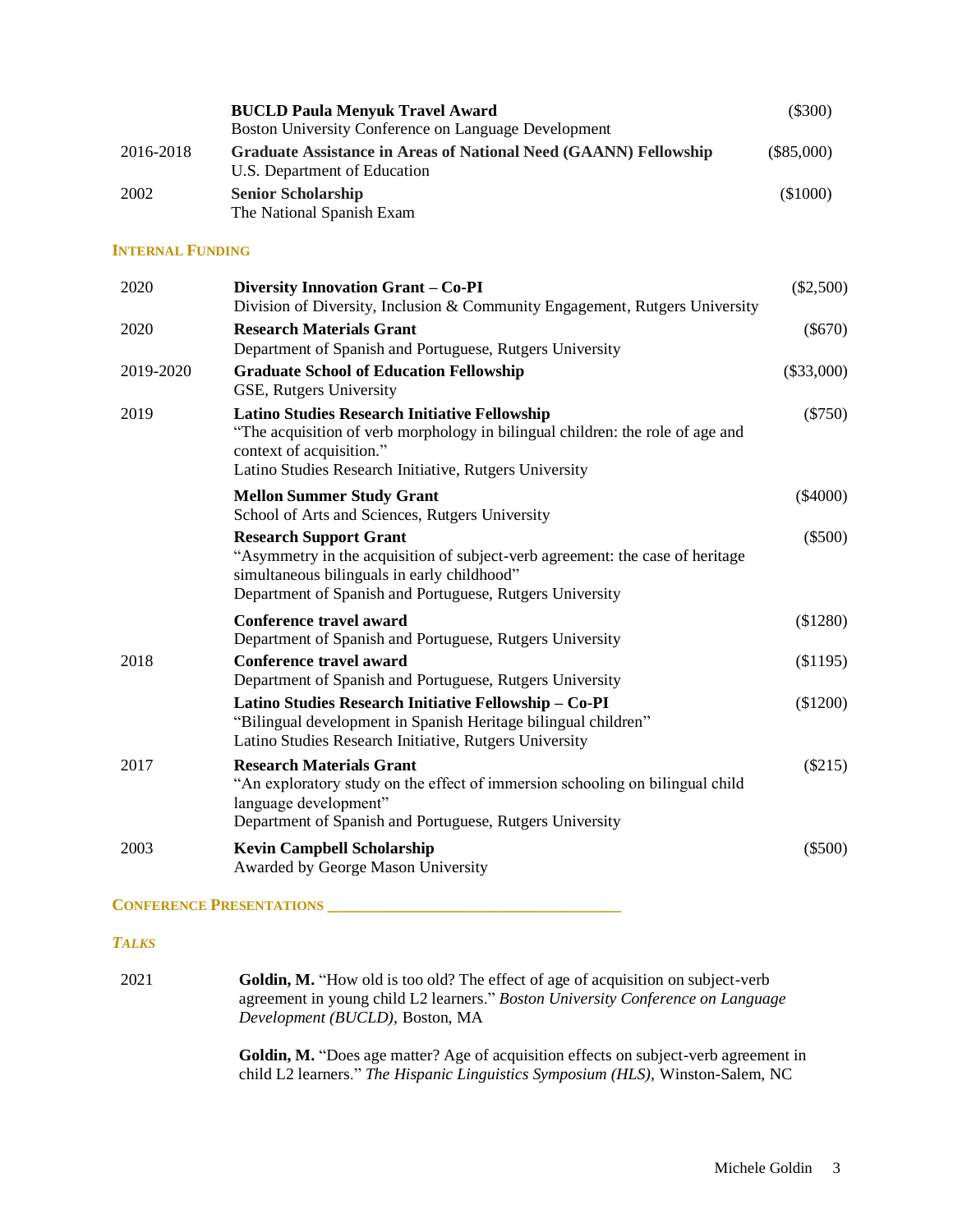|      | López Otero, J. & Goldin, M. "How heritage children and adults acquire Spanish<br>imperatives: an examination of syntax and morphology." International Symposium on<br>Bilingualism (ISB), Warsaw, Poland                                                                     |
|------|-------------------------------------------------------------------------------------------------------------------------------------------------------------------------------------------------------------------------------------------------------------------------------|
|      | Goldin, M., López Otero, J., Hur, E. "How frequent are these verbs? The role of lexical<br>frequency in children's acquisition of verb morphology at different ages of acquisition."<br>Linguistic Symposium on Romance Languages (LSRL), Urbana-Champaign, IL                |
|      | Goldin, M., Hur, E., López Otero, J. "How age of acquisition affects the production of<br>frequent verbs in bilingual children attending dual language schools." The National<br>Symposium on Spanish as a Heritage Language (NSSHL). New York, NY                            |
|      | Goldin, M., Hur, E., López Otero, J. "Lexical frequency effects in the acquisition of<br>Spanish morphosyntax: evidence from dual language schools." Romance Grammars,<br>Context and Contact (RGCC), University of Birmingham, UK                                            |
| 2020 | Sánchez, L., Goldin, M., Hur, E., Jiménez, A., López Otero, J., Austin, J. "The effect of<br>home and school input on null subject development in bilingual children." Heritage<br>Languages Around the World, University of Lisbon, Portugal -Cancelled COVID-19             |
| 2019 | Goldin, M. "Let's agree to disagree: Asymmetric acquisition of subject-verb agreement in<br>heritage bilingual children." The Hispanic Linguistics Symposium (HLS), El Paso, TX                                                                                               |
|      | Sánchez, L., Goldin, M., Hur, E., Jiménez, A., López Otero, J., Austin, J. "Heritage<br>Spanish bilingual children and the acquisition of null subjects: The case of immersion<br>schooling." Bilingualism Matters Research Symposium, University of Edinburgh,<br>Scotland   |
|      | Goldin, M., Syrett, K., Sánchez, L. "Easy come, easy go: Deictic verbs reveal cross<br>linguistic influence in heritage speakers of Spanish." Linguistic Symposium on Romance<br>Languages (LSRL), Athens, GA                                                                 |
|      | Sánchez, L., Goldin, M., Hur, E., Jiménez, A., López Otero, J., Austin, J. "The null<br>subject parameter in a Spanish immersion school: heritage bilinguals and L2 learners."<br>Generative Approaches to Second Language Acquisition Conference (GASLA), Reno,<br><b>NV</b> |
| 2018 | Goldin, M. "Acquisition of null subjects by heritage and child L2 learners." The Hispanic<br>Linguistics Symposium (HLS), Austin, TX                                                                                                                                          |
|      | Kinsella, B., Goldin, M., González-Dárriba, P., Hur, E., Jiménez, A., López-Otero, J., &<br>Lozano-Argüelles, C. "Community engagement and linguistic research on bilingualism."<br>Bilingualism Matters Research Symposium, University of Edinburgh, Scotland                |
|      | Goldin, M. "How Spanish immersion schooling can affect the language development of<br>child heritage speakers." American Association of Teachers of Spanish and Portuguese<br>(AATSP), Universidad de Salamanca, Salamanca, Spain                                             |
|      | Goldin, M. "The role of Spanish immersion schooling in the null subject comprehension<br>of child heritage speakers." 5 <sup>th</sup> Symposium on Spanish as a Heritage Language, Iowa<br>City, IA                                                                           |
|      | Marull, C. & Goldin, M. "How does Sensitivity to Morphosyntactic Violations relate to<br>Morphosyntactic Anticipation in L2 Comprehension." Florida Linguistics Yearly Meeting<br>(FLYM), Miami, FL                                                                           |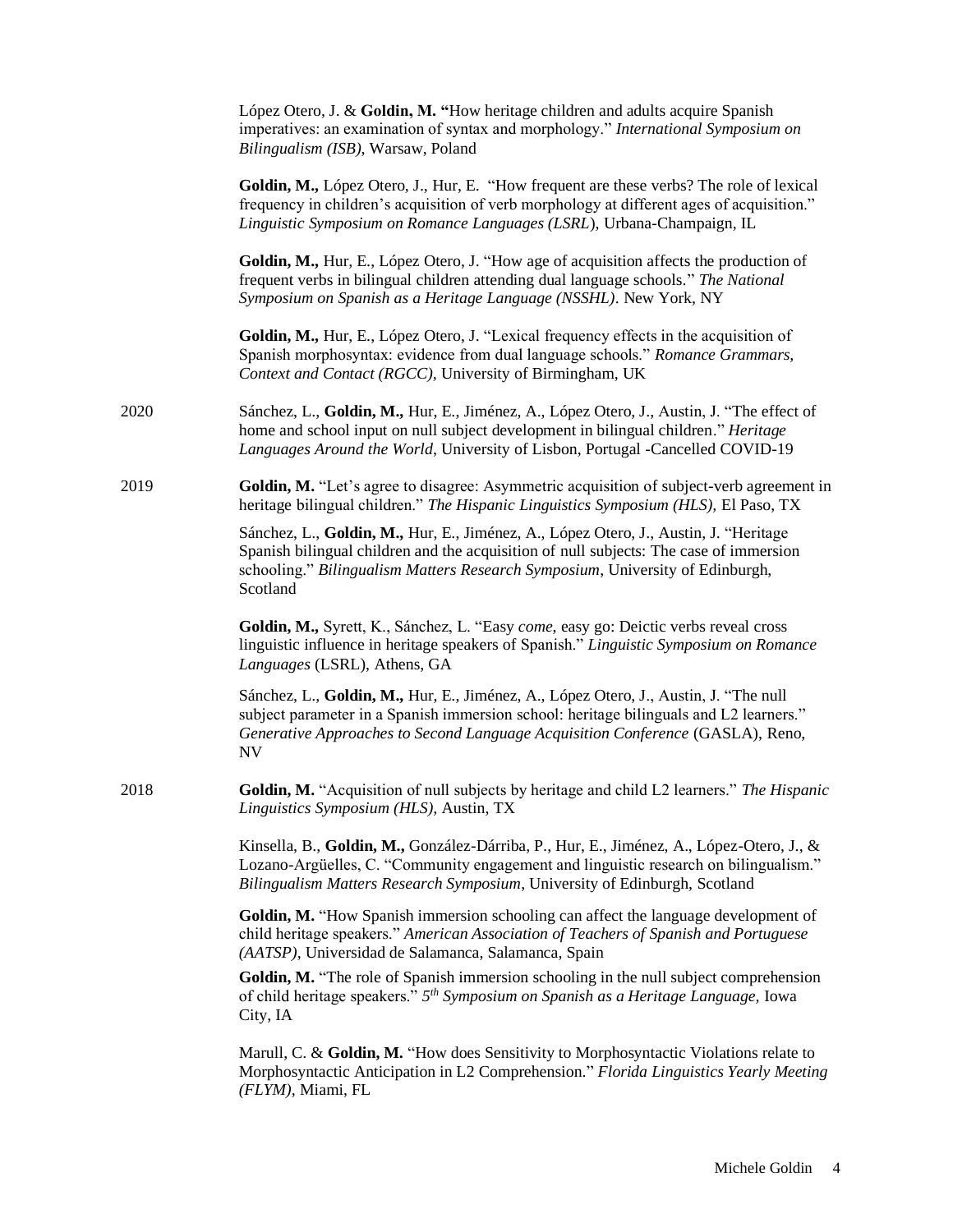| 2017                  | Marull, C. & Goldin, M. "On the Relationship between L2 Sensitivity to<br>Morphosyntactic Violations and Morphosyntactic Anticipation." The Hispanic Linguistics<br>Symposium (HLS), Lubbock, TX                                                                                                              |
|-----------------------|---------------------------------------------------------------------------------------------------------------------------------------------------------------------------------------------------------------------------------------------------------------------------------------------------------------|
| <b>POSTERS</b>        |                                                                                                                                                                                                                                                                                                               |
| 2021                  | Goldin, M., Hur, E., Jiménez, A., López-Otero, J., Markovits, J., Thane, P., Sánchez, L.<br>& Austin, J. "The effect of Spanish immersion schooling on bilingual children's<br>knowledge of null and overt subjects in English and Spanish." International Symposium<br>on Bilingualism (ISB), Warsaw, Poland |
|                       | López Otero, J. & Goldin, M. "The role of language use and exposure in the acquisition<br>of heritage Spanish imperatives: Insights from children and adults." Generative<br>Approaches to Language Acquisition North America Conference (GALANA), Reykjavík,<br>Iceland                                      |
| 2019                  | Sánchez, L., Goldin, M., Hur, E., Jiménez, A., López Otero, J., Austin, J. "Knowledge of<br>null subjects in heritage Spanish bilinguals in a Spanish immersion school." Linguistic<br>Symposium on Romance Languages (LSRL), Athens, GA                                                                      |
|                       | Goldin, M., Syrett, K., Sánchez, L. "Come to think of it: Heritage speakers' use of deictic<br>verbs." Generative Approaches to Second Language Acquisition Conference (GASLA),<br>Reno, NV                                                                                                                   |
| 2018                  | Goldin, M. "An exploratory study of null subject development in child heritage speakers<br>attending a Spanish immersion school." Generative Approaches to Language Acquisition<br>North America Conference (GALANA), Bloomington, IN                                                                         |
|                       | Goldin, M. "The effect of Spanish immersion schooling on the English comprehension of<br>null subjects in child heritage speakers." Penn Linguistics Conference, Philadelphia, PA                                                                                                                             |
| 2017                  | Marull, C. & Goldin, M. "The Relationship between Sensitivity to Morphosyntactic<br>Violations and Morphosyntactic Anticipation in L2 Comprehension." Boston University<br>Conference on Language Development (BUCLD), Boston, MA                                                                             |
| <b>INVITED TALKS_</b> |                                                                                                                                                                                                                                                                                                               |
| 2021                  | Goldin, M. "Child bilingual development." Bilingual Education in the U.S., University of<br>Richmond, Richmond, VA                                                                                                                                                                                            |
|                       | Goldin, M. "Bilingual language acquisition." Hispanic Bilingual Communities, Davidson<br>College, Davidson, NC                                                                                                                                                                                                |
|                       | Goldin, M. "How bilingual children acquire verbs in Spanish." The Acquisition of<br>Spanish, Indiana University, Bloomington, IN                                                                                                                                                                              |
| 2020                  | Goldin, M. "Let's agree to disagree: A look at the development of verb morphology in<br>bilingual children." LLC Seminar Series, University at Albany, SUNY, Albany, NY                                                                                                                                       |
|                       | Goldin, M. "Impact of the P.E.O Scholar Award on research in New Jersey." P.E.O. State<br>Convention, Bridgewater, NJ -Cancelled COVID-19                                                                                                                                                                     |
|                       | Goldin, M. "Let's agree to disagree: Acquisition of subject-verb agreement in bilingual<br>children." Latino Studies Research Symposium, Rutgers University, New Brunswick, NJ                                                                                                                                |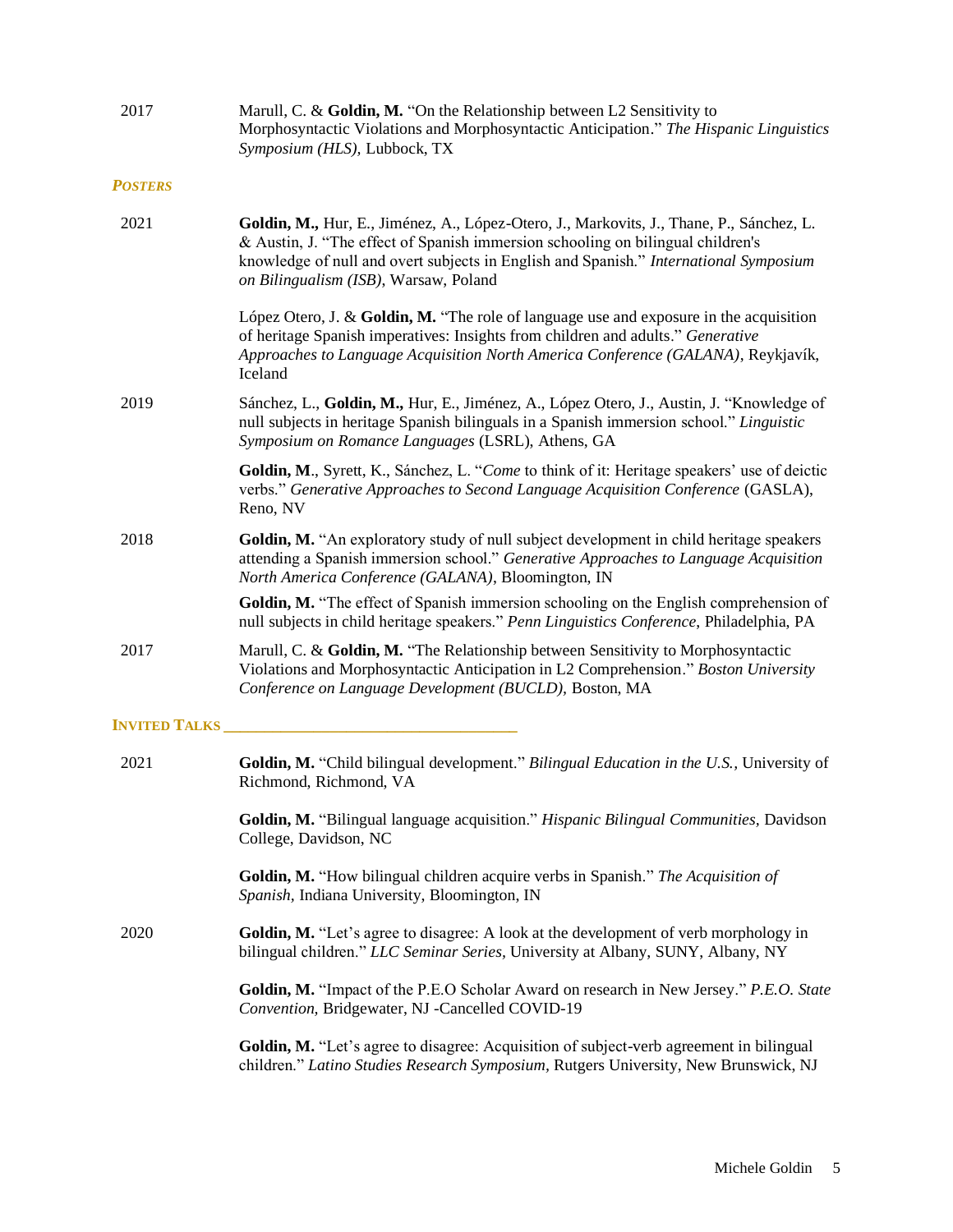| 2019                       | Sanchez, L., Goldin, M., Hur, E., Jiménez, A., López Otero, J., Austin, J. "Bilingual"<br>development in Spanish Heritage bilingual children." Research Showcase, Department of<br>Spanish and Portuguese, Rutgers University, New Brunswick, NJ  |
|----------------------------|---------------------------------------------------------------------------------------------------------------------------------------------------------------------------------------------------------------------------------------------------|
|                            | Goldin, M., Syrett, K., Sánchez, L. "Come to think of it: Heritage speakers' use of deictic<br>verbs." Research Showcase, Department of Spanish and Portuguese, Rutgers University,<br>New Brunswick, NJ                                          |
|                            | Sanchez, L., Goldin, M., Hur, E., Jiménez, A., López Otero, J. "Bilingual development in<br>Spanish Heritage bilingual children." Latino Studies Research Symposium, Rutgers<br>University, New Brunswick, NJ                                     |
| 2018                       | Goldin, M. and Hur, E. "Community engagement through RU Bilingual" Current<br>Investigations in Bilingualism, Rutgers University, New Brunswick, NJ                                                                                               |
|                            | <b>Goldin, M.</b> "An exploratory study of the effect of Spanish immersion schooling on the<br>English comprehension of null subjects in child heritage speakers." Brown Bag Lunch<br>series, Dept. of Spanish and Portuguese, Rutgers University |
| <b>TEACHING EXPERIENCE</b> |                                                                                                                                                                                                                                                   |
|                            | <b>UNIVERSITY TEACHING - GRADUATE COURSES</b>                                                                                                                                                                                                     |

| <b>Bilingual Language Development (online)</b>                                                  | Foundations of Language (face to face and online)                                        |
|-------------------------------------------------------------------------------------------------|------------------------------------------------------------------------------------------|
| Applied Linguistics: Spanish Acquisition in<br>the $K-12$ setting (online)                      | Spanish Phonetics $\&$ Phonology (online)                                                |
| Linguistic Structure of the English<br>Language - Sociolinguistic Perspective (face<br>to face) | <b>Trends and Current Issues in Second Language</b><br><b>Acquisition (face to face)</b> |
| <b>Methods of Teaching and Service Delivery in</b><br>Languages Other than English (online)     |                                                                                          |
| UNIVERSITY TEACHING – UNDERGRADUATE COURSES                                                     |                                                                                          |

| <b>Introduction to Hispanic Linguistics (online)</b> | Introduction to the Study of Language (hybrid)            |
|------------------------------------------------------|-----------------------------------------------------------|
| <b>Bilingual Language Development (online)</b>       | Bilingualism in the Spanish Speaking World (face to face) |
| <b>Business &amp; Legal Spanish (online)</b>         | <b>Spanish Phonetics &amp; Phonology (online)</b>         |
| <b>Spanish for Heritage Speakers (online)</b>        | <b>Elementary Spanish part 2 (online)</b>                 |

#### *OTHER TEACHING*

| 2014-2018 | Dance and movement therapist for children with autism and special needs, <i>TryCAN</i> , |
|-----------|------------------------------------------------------------------------------------------|
|           | Summit, NJ and Somerset County Department of Recreational Therapy, Bridgewater, NJ       |
| 2014-2016 | <b>Dance/movement instructor for pre-literacy development, Township of South Orange,</b> |
|           | city of Summit, Jump Immersion School, The Preschool at the Baird, other venues in NJ    |
| 2008-2012 | <b>ESL &amp; literacy teacher, King's College, the British School of Madrid</b>          |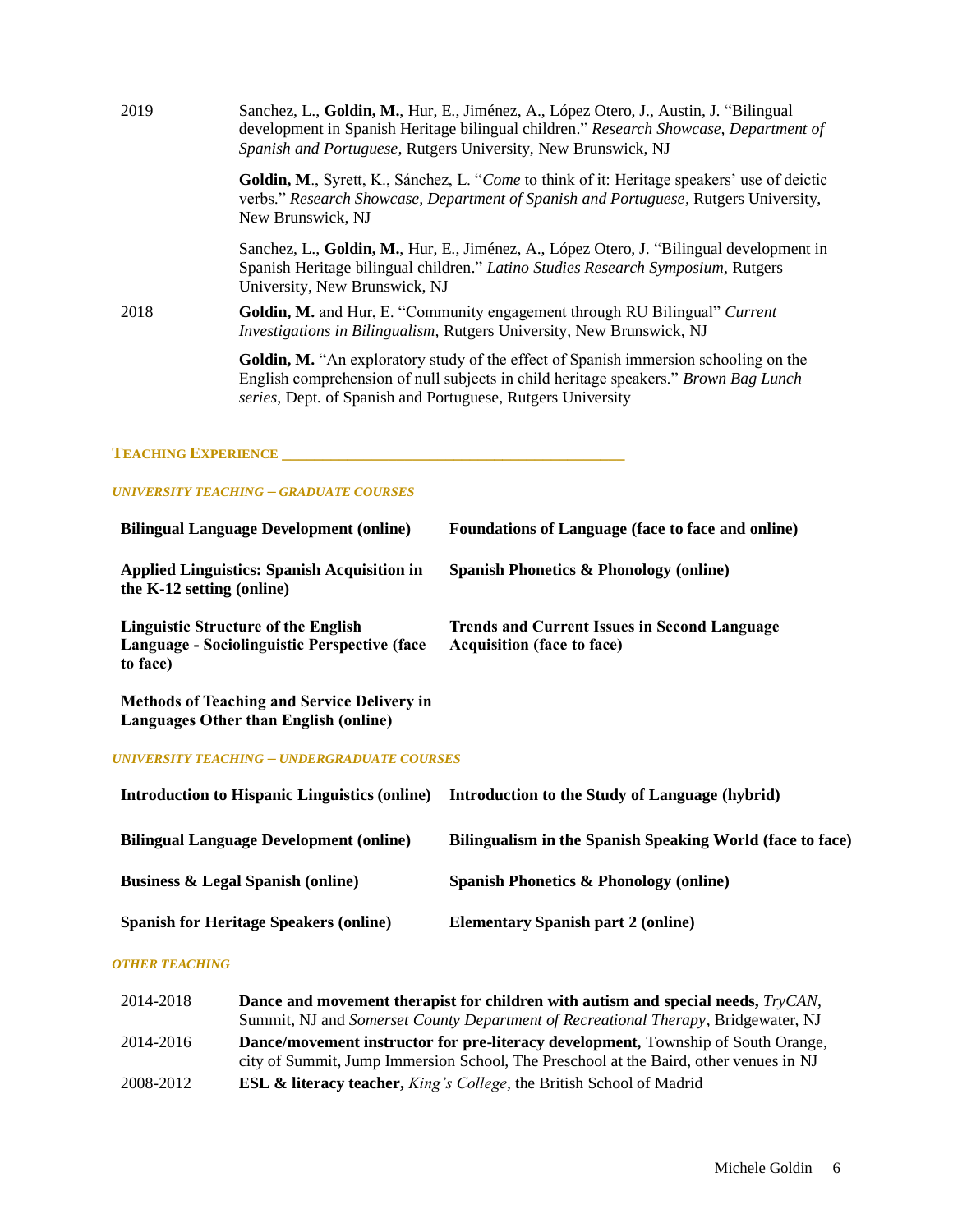| 2005-2007 | <b>English Language &amp; Culture Assistant, C.E.I.P. Asturias, Ministry of Education and</b><br>Science – Community of Madrid                                              |
|-----------|-----------------------------------------------------------------------------------------------------------------------------------------------------------------------------|
| 2005-2007 | <b>English instructor, Activa Academy, Madrid</b>                                                                                                                           |
| 2000-2008 | Independent dance instructor and private teacher in both English and Spanish,<br>schools and academies in Virginia, Maryland, Washington D.C., New York City, and<br>Madrid |
| 2005      | Spanish tutor, Learning Skills Center, George Mason University, Fairfax, VA                                                                                                 |
| 2003      | Spanish language teacher, Lopez Studios Inc., Reston, VA                                                                                                                    |
| 1999      | <b>Translator and tester for language education software, Lingopro, Inc., Falls Church,</b><br>VА                                                                           |

#### **SUPERVISING EXPERIENCE \_\_\_\_\_\_\_\_\_\_\_\_\_\_\_\_\_\_\_\_\_\_\_\_\_\_\_\_\_\_\_\_\_\_\_\_\_\_\_\_\_\_**

| 2019         | Research Intensive Summer Experience (RISE) – Big 10 Academic Alliance, Rutgers<br>University                                                                                                                                                                          |
|--------------|------------------------------------------------------------------------------------------------------------------------------------------------------------------------------------------------------------------------------------------------------------------------|
|              | directly supervised and mentored undergraduate student, visiting from another college<br>in the consortium, in developing her own research project and presenting at various<br>student symposiums                                                                     |
|              | Project SUPER (Science for Undergraduates: A Program for Excellence in                                                                                                                                                                                                 |
|              | <b>Research) to support women in research, Rutgers University</b>                                                                                                                                                                                                      |
|              | directly supervised and mentored undergraduate woman in data analysis and in<br>preparation for a student symposium                                                                                                                                                    |
|              | Dissertation: "Syntax before morphology? The role of age and Context of acquisition<br>in the development of subject-verb agreement in bilingual children," Rutgers                                                                                                    |
|              | University                                                                                                                                                                                                                                                             |
|              | supervised and coordinated undergraduate research assistant in data collection and<br>data entry                                                                                                                                                                       |
| 2017-present | Bilingualism and SLA Lab, Rutgers University                                                                                                                                                                                                                           |
|              | supervised undergraduate lab members in lab meetings, data collection, analysis and<br>$\bullet$<br>presentations through the ARESTY Research Center                                                                                                                   |
|              | <b>Rutgers Laboratory for Developmental Language Studies</b>                                                                                                                                                                                                           |
|              | collaborated with lab coordinator to supervise undergraduate lab members in creation<br>٠<br>of experimental stimuli and data collection                                                                                                                               |
| 2008-present | Founder and Director, Hello! English, Madrid, Spain                                                                                                                                                                                                                    |
|              | employed and supervised a team of nearly 20 teachers and staff provided training<br>$\bullet$<br>and work opportunities for university study abroad students, Fulbright scholars,<br>interns and young teachers created training manual and materials for new teachers |

## **ENTREPRENEURIAL EXPERIENCE \_\_\_\_\_\_\_\_\_\_\_\_\_\_\_\_\_\_\_\_\_\_\_\_\_\_\_\_\_\_\_\_\_\_\_\_\_\_\_**

#### 2008-present **Founder and Director,** *Hello! English*, Madrid, Spain

- designed a range of unique original programs for young children and their families to enhance second language acquisition through physical and artistic expression
- employed and supervised a team of nearly 20 teachers and staff
- provided training and work opportunities for university study abroad students, Fulbright scholars, interns and young teachers
- created training manual and materials for new teachers
- collaborated with the US Embassy in Madrid, the Spanish Down Syndrome, Adecco Foundation for students with special needs, DEBRA Foundation, the Red Cross, Caritas, Imaginarium, festivals, foundations, academies, pre-schools and elementary schools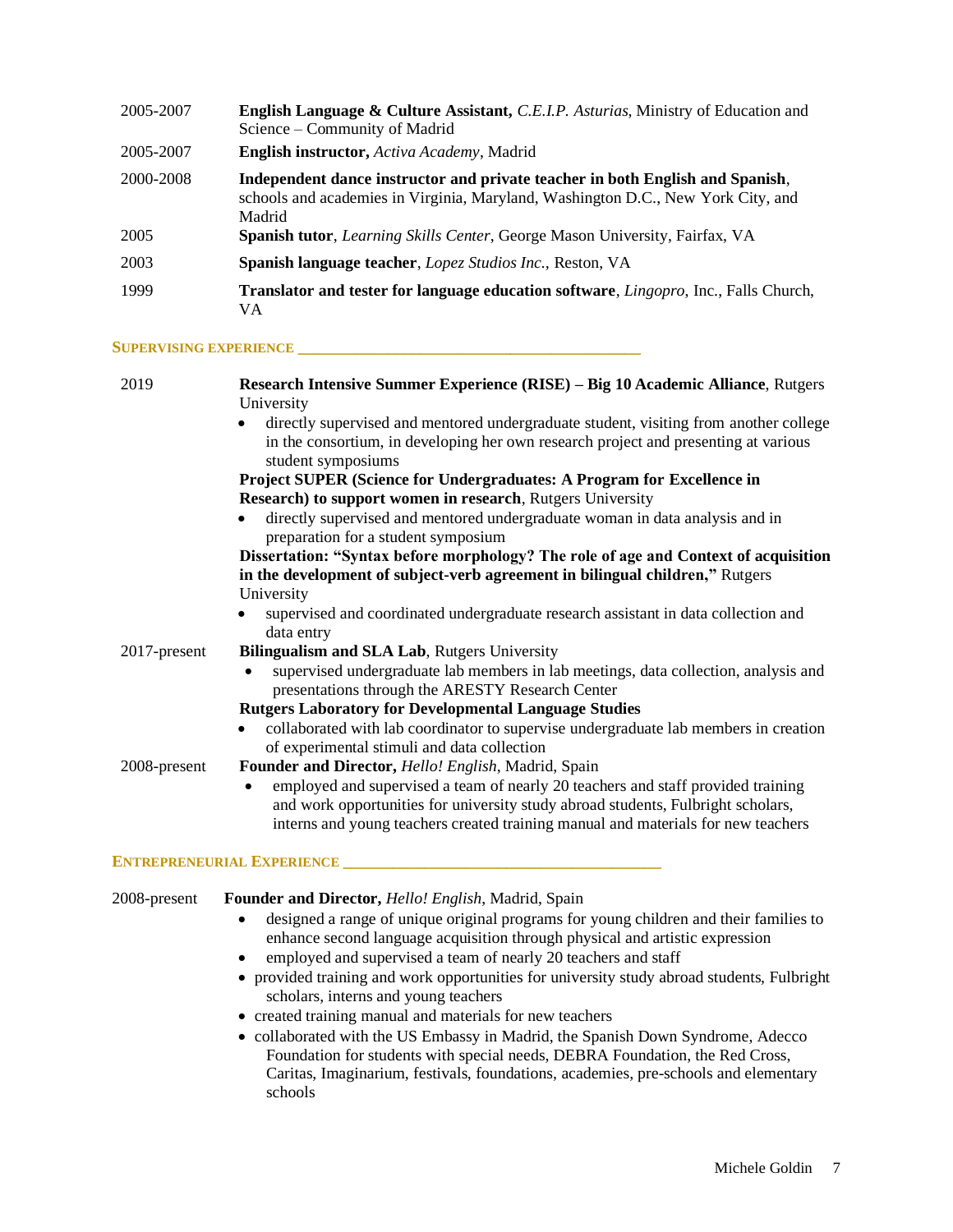| 2002-2005     | Founder and Director, Danzamarina, Washington, D.C.<br>• organized and led more than fifty performers, crew members, and volunteers<br>• designed and implemented Spanish cultural education programs for local primary and<br>secondary schools |
|---------------|--------------------------------------------------------------------------------------------------------------------------------------------------------------------------------------------------------------------------------------------------|
| <b>PRESS_</b> |                                                                                                                                                                                                                                                  |
| 2021          | <b>U.S. News and World Report</b> – cited as expert on language acquisition in schools<br>www.usnews.com                                                                                                                                         |
| 2021          | <b>RUBilingual</b> – podcast interview about bilingualism<br>www.spotify.com                                                                                                                                                                     |
| 2019          | NJ.com – announcement of scholarship award<br>www.nj.com                                                                                                                                                                                         |
|               | <b>Mum Abroad</b> – interview about starting a business abroad<br>www.mumabroad.com                                                                                                                                                              |
| 2014          | Female Entrepreneur Association – interview about starting a business abroad<br>www.femaleentrepreneurassociation.com                                                                                                                            |
| 2013          | <b>Antena 3</b> – television appearance in Madrid<br>neox.atresmedia.com/                                                                                                                                                                        |
| 2012          | Son Ambulistas – blog story about my classes in Madrid<br>www.sonambulistas.com                                                                                                                                                                  |
|               |                                                                                                                                                                                                                                                  |

| 2020      | <b>Finalist, ACLS Emerging Voices Fellowship</b>                                            |
|-----------|---------------------------------------------------------------------------------------------|
| 2002      | First Place Prize in Virginia, National Spanish Exam, Level 5                               |
|           | <b>Placement Prize, Virginia Governor's School for French</b>                               |
| 2000-2002 | <b>Third and Seventh Place Prize in Virginia, National French Exam, Level 3 and Level 5</b> |

## **SERVICE TO THE UNIVERSITY AND THE COMMUNITY \_\_\_\_\_\_\_\_\_\_\_\_\_\_\_\_\_\_\_\_\_\_\_\_\_\_\_**

Mentor, *PUMP (Pop-up Mentoring Program) for Gender Equity in Linguistics*

Manuscript Reviewer, *Languages*

Manuscript Reviewer, *Education Sciences*

Collaborator, *Rutgers Laboratory for Developmental Language Studies and Bilingualism and SLA Lab*

Mentor, *Research Intensive Summer Experience (RISE)*

Mentor, *Project SUPER (Science for Undergraduates: A Program for Excellence in Research)*

Coordinator, *Bilingualism Matters, Rutgers University chapter*

Symposium judge and supervisor, *ARESTY Research Center*

## **ADVISING \_\_\_\_\_\_\_\_\_\_\_\_\_\_\_\_\_\_\_\_\_\_\_\_\_\_\_\_\_\_\_\_\_\_\_\_\_\_\_\_\_\_\_\_\_\_\_\_\_\_\_\_\_\_**

2020-present *Dissertation committee member,* Sarah Rubio